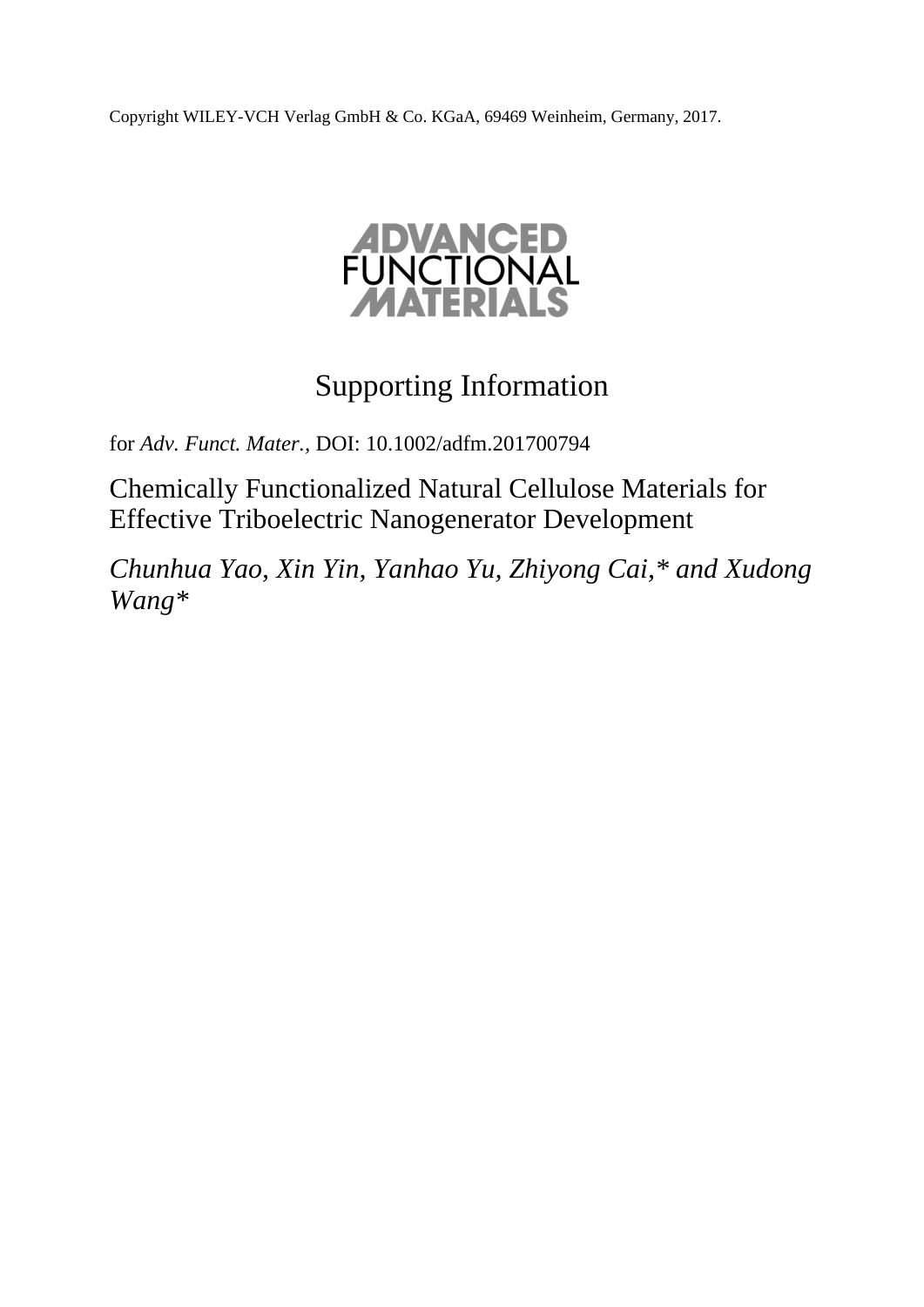Copyright WILEY-VCH Verlag GmbH & Co. KGaA, 69469 Weinheim, Germany, 2016.

### **Supporting Information**

#### **Chemically-Functionalized Natural Cellulose Materials for Effective Triboelectric Nanogenerator Development**

*Chunhua Yao, Xin Yin, Yanhao Yu, Zhiyong Cai\*, and Xudong Wang\** 



**Figure S1.** Schematic mechanism of TENG when nitro-CNF and methyl-CNF films were used. **(a)** Right after these two films are separated, negative charges were generated on the nitro-CNF surface, and positive charges are generated on the methyl-CNF surface. The different charges on the two film surfaces create an electrical potential difference at the interface, which is indicated by the solid slanting line between the two films. This potential difference is considered as the open circuit voltage  $(V_{\text{oc}})$  of the TENG. **(b)** The potential difference can induce static charge on the back electrode based on the dielectric property of the CNF films and balance the electrical energy. As the space between the two CNF film changes, the capacitance changes accordingly and the system is no longer in equilibrium. When an external circuit is connected between the two back electrodes, the potential difference can drive charge flow through the load *R*, *i.e.* the output current. When *R*=0, the current is regarded as the short-circuit current  $(I_{\rm sc})$ . Constantly changing the separation generates oscillating current flow through the external load, known as the triboelectric output.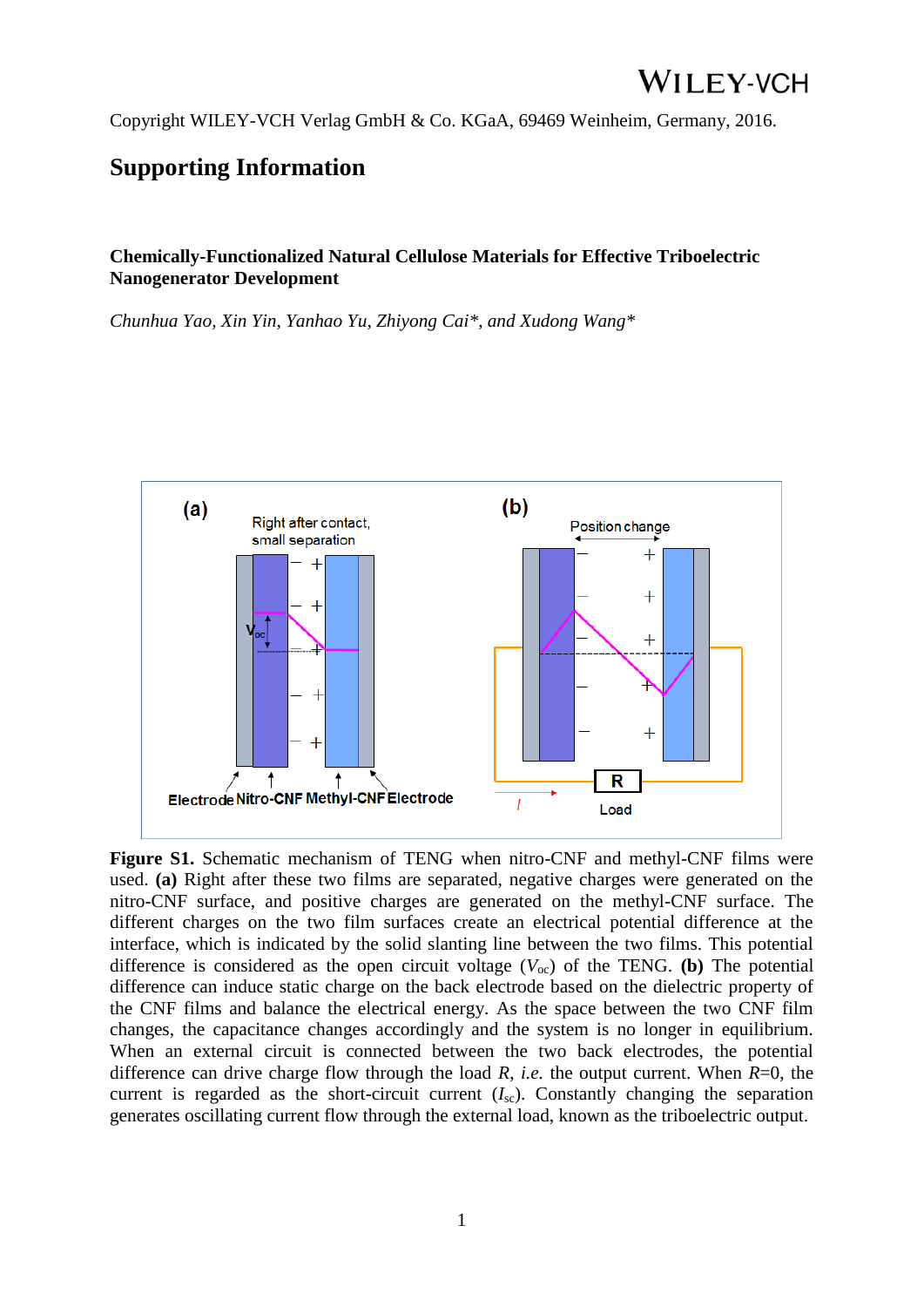## **WILEY-VCH**



**Figure S2.** SEM and EDX scanning on the cross section of CNF films, showing the homogeneity of the chemical modification. **(a)** pristine CNF, **(b)** nitro-CNF, **(c)** methyl-CNF.



**Figure S3.** SKPM surface potential mapping of FEP surface.

Specifically, the surface potential of the targeting film was determined by detecting an applied external bias that nullifies the electrical force between the sample and the AFM tip caused by the different Fermi energy levels. With this principle, the surface potentials and the topography of the modified CNF films were obtained simultaneously when scanning with a conductive AFM tip, indicating a correlation between the surface potential and the surface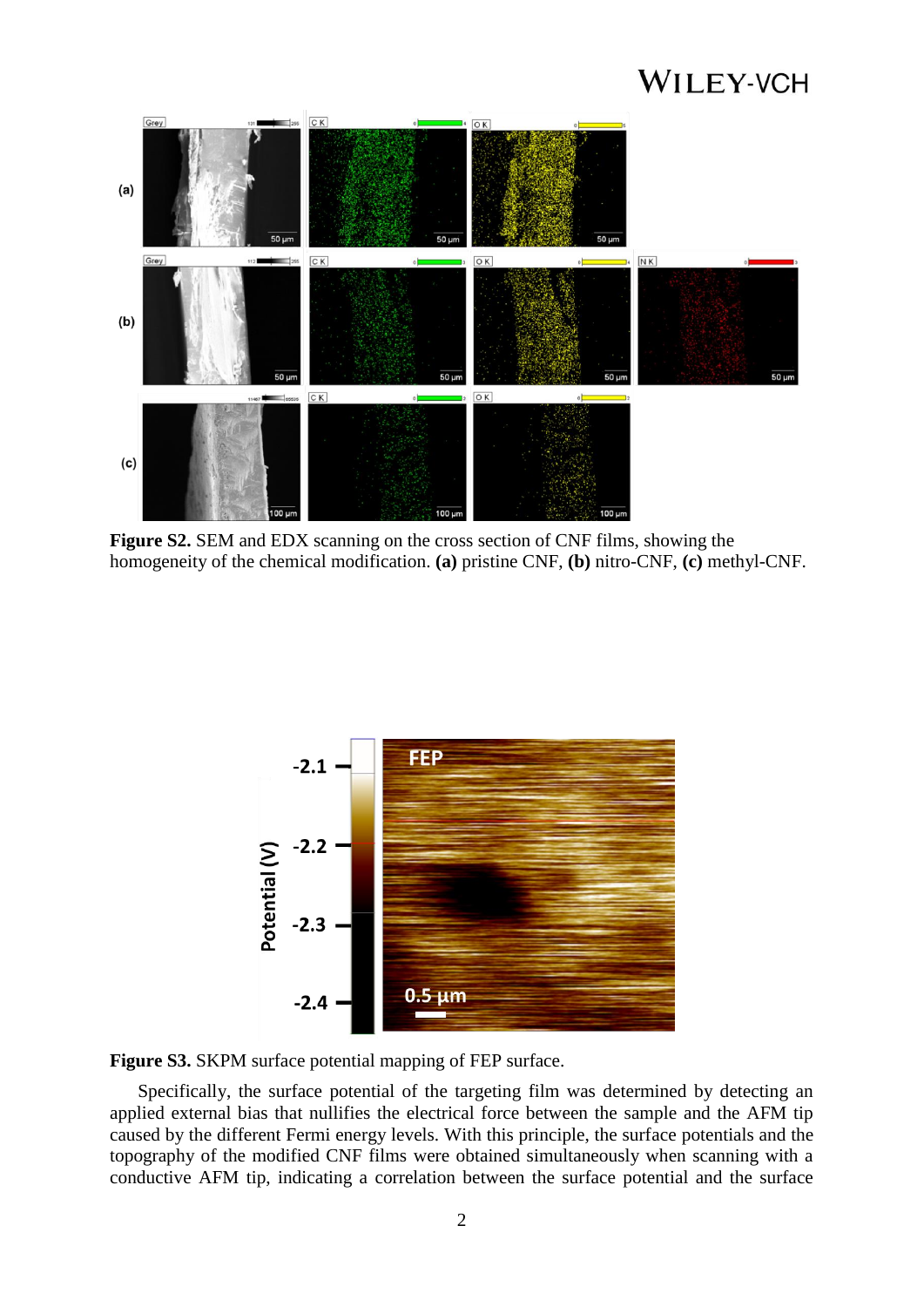### **WILEY-VCH**

topography. This is because the surface roughness could alter the local electrostatic potential and the transfer of free electrons, thus influencing the surface potentials. Such a linear relationship between the surface potential and the surface roughness has been reported in the metal Mg and Al systems.[1] Therefore, the non-uniform surface potential in CNF films could be attributed to the rough surface. However, despite the variation of the surface potential, the average value over the scanned area still evaluates the surface potential of the samples.



**Figure S4.** Current output of TENGs made from various film pairs of **(a)** CNF/Cu, **(b)** FEP/Cu, **(c)** nitro-CNF/Cu, **(d)** methyl-CNF/Cu, **(e)** CNF/CNF, **(f)** nitro-CNF/CNF, **(g)** methyl-CNF/CNF, **(h)** nitro-CNF/methyl-CNF, **(i)** FEP/CNF, and (j) FEP/methyl-CNF.